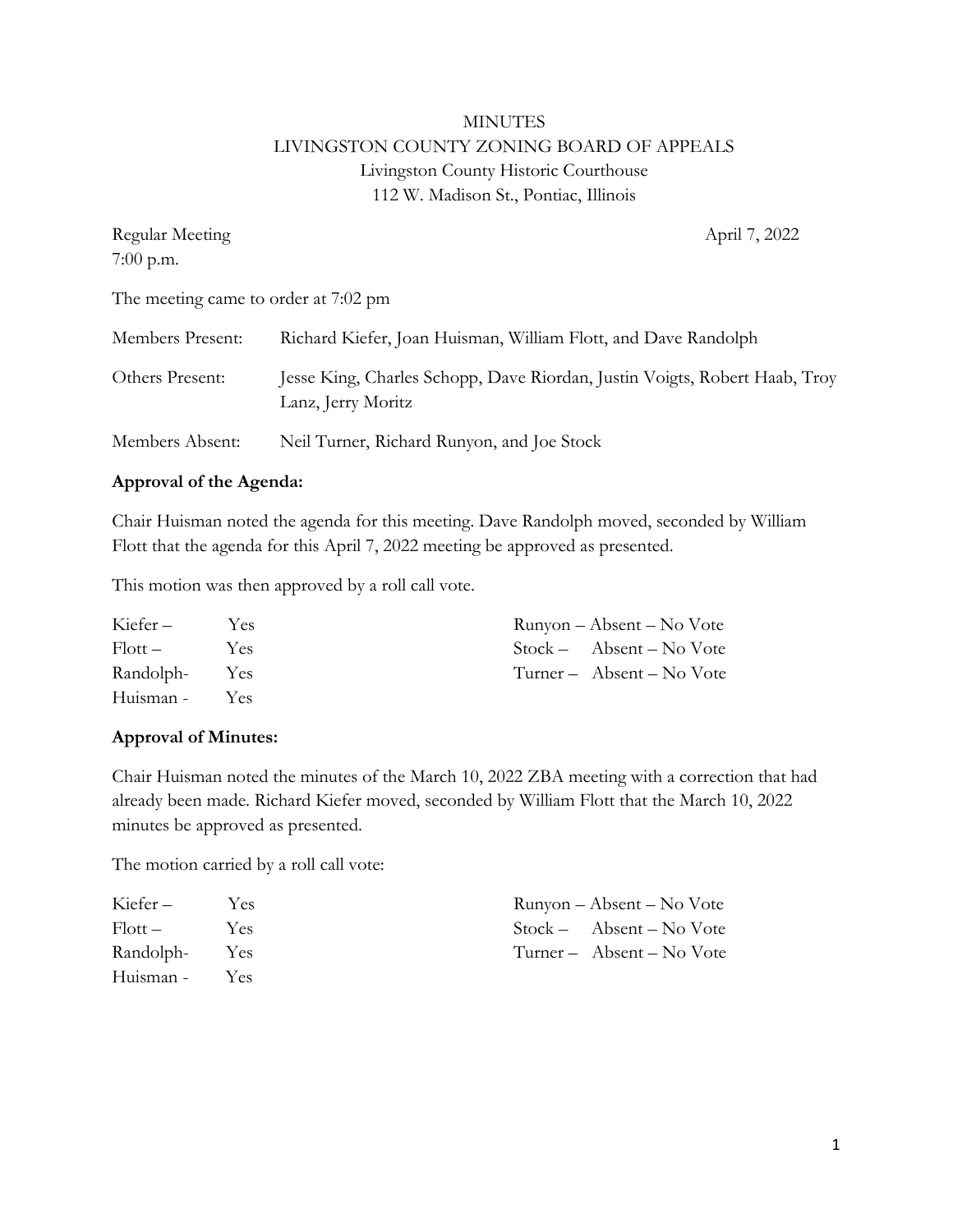#### **Business to be reviewed:**

## **SU-5-13 – Prairieland Designs (Review)**

This zoning case pertained to the review of a previously approved special use for property in an AG, Agriculture, District to be used as a craft and service business in unincorporated Gridley.

The applicants in this case were not present at the meeting, therefore the review was skipped over.

#### **V-2-22 – SU-5-04 – Crouch (Review)**

This zoning case pertained to a review of a previously approved special use that allows for property located in a C3, General Business, District to be used as a junkyard/recycling center in unincorporated Pontiac.

The applicants in this case were not present at the meeting, therefore the review was skipped over.

## **SU-22-99 & SU-8-01 – T & T Cartage, Inc. / Kankakee Valley Construction Co. (Review)**

This zoning case pertained to the review of a previously approved special use that allows for property located in an AG, Agriculture, District to be used as an asphalt plant with an additional asphalt plant added in unincorporated Pontiac.

The assistant zoning administrator provided an overview of the zoning case along with a history of the case.

Dave Riordan, 456 E. 8<sup>th</sup> St., Herscher, was present at the meeting as a representative of the zoning case. Mr. Riordan provided an update to board members by stating that there are still two asphalt plants located on the property which are used seasonally but both are rarely used at the same time.

Regarding the dust issue that was mentioned in the assistant administrator's synopsis, Mr. Riordan informed board members that they have paved the entrances to their plant site in order to address that issue.

Mr. Riordan added that Prairie Materials was leasing the shop on their property for awhile to have a place for truck repairs and maintenance, but have since terminated their lease and no longer use the shop.

There was then a question about the months that the asphalt plants are in use. It was clarified that the asphalt plants are typically used April through November.

There was also a question about the materials used to make the asphalt to which Mr. Riordan stated that they still use mostly recycled material for their asphalt.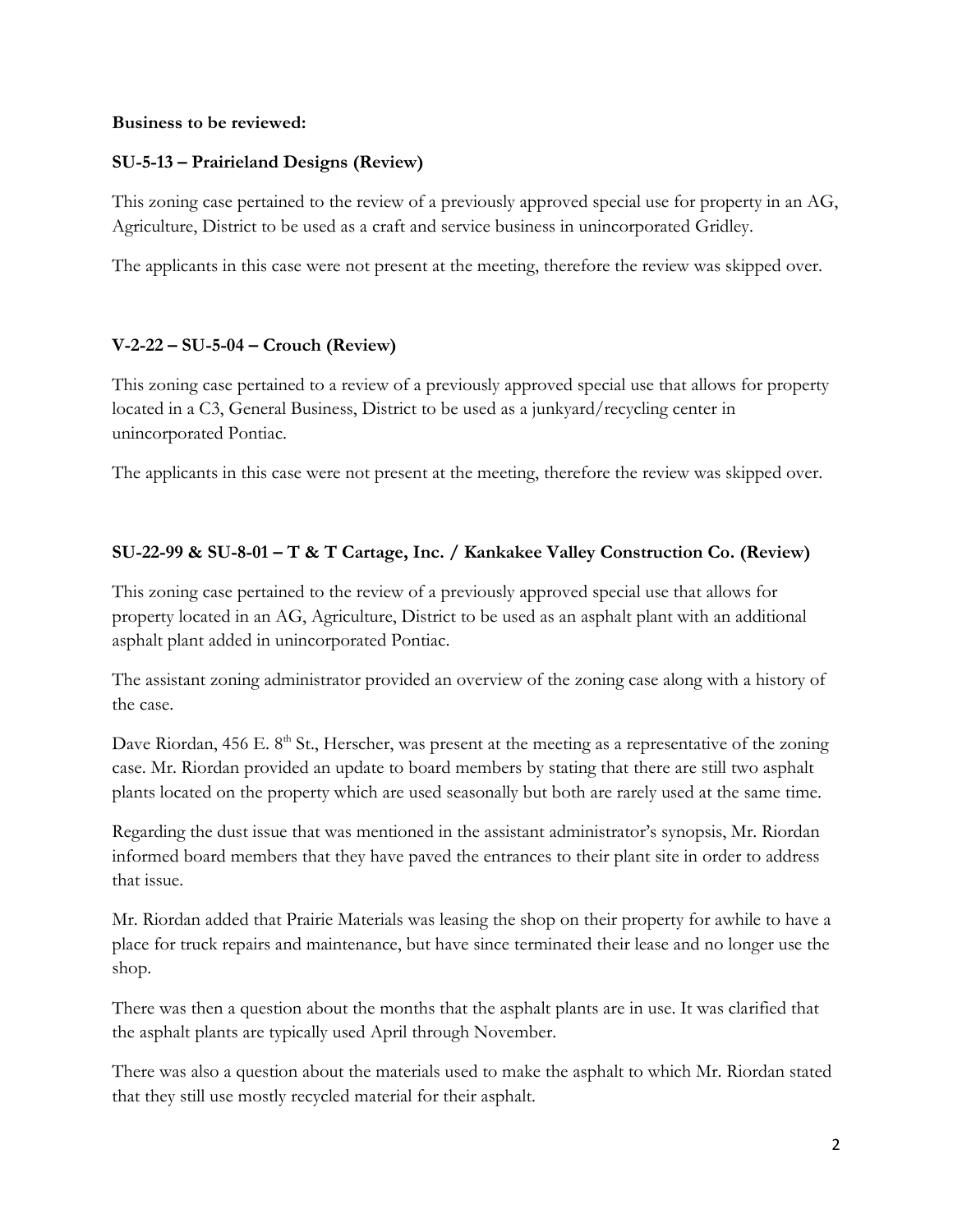The floor was then opened up for interested parties or objectors.

Justin Voights, 1321 Tuesburg Ct., Pontiac, was present at the meeting as an interested party in this zoning case.

Mr. Voights explained that he owns the property directly to the south of the subject property and that he is concerned about the amount of dust that is created in the area and its effect on his enjoyment of his property which is recreational in nature. Mr. Voights voiced his displeasure for a nearby access road to the west of his property and how much dust is created from traffic that uses it. Mr. Voights also related concern about how other plants in the area disregard state and federal environmental regulations which affect his ability to enjoy his property

Mr. Riordan responded to Mr. Voights's concerns by stating that they no longer own or use the property that Mr. Voights stated his concern about regarding its access road. Mr. Riordan stated that they continue to make efforts to improve the property in addition to the paved entrances and that they desire to be a good neighbor.

With there being no closing statements, questions, or concerns, Dave Randolph moved, seconded by William Flott, that this case be approved and set for another review in 5 years.

The motion carried by a roll call vote:

| Kiefer –      | Yes. | Runyon – Absent – No Vote  |
|---------------|------|----------------------------|
| $Flott -$     | Yes  | $Stock - Absent - No Vote$ |
| Randolph- Yes |      | Turner – Absent – No Vote  |
| Huisman - Yes |      |                            |

## **SU-12-07 – Crossroads Crating & Pallet (Review)**

This zoning case pertained to the review of a previously approved special use case that allows for property located in an AG, Agriculture, District to be used as a contractor's storage yard for a crating and pallet business in unincorporated Forrest.

The assistant zoning administrator provided an overview of this case and its history.

Robert Haab, 206 Grace Dr., Forrest, was present at the meeting as a representative of this case. Mr. Haab stated that his business, "Haab Forest Products", bought out Crossroads Crating and Pallet back in December of 2021. Mr. Haab added that nothing has changed with operations and that it was essentially just a name change.

There was then discussion about employee numbers. Mr. Haab stated that he has around 40 employees, but they are spread out among 4 different facilities.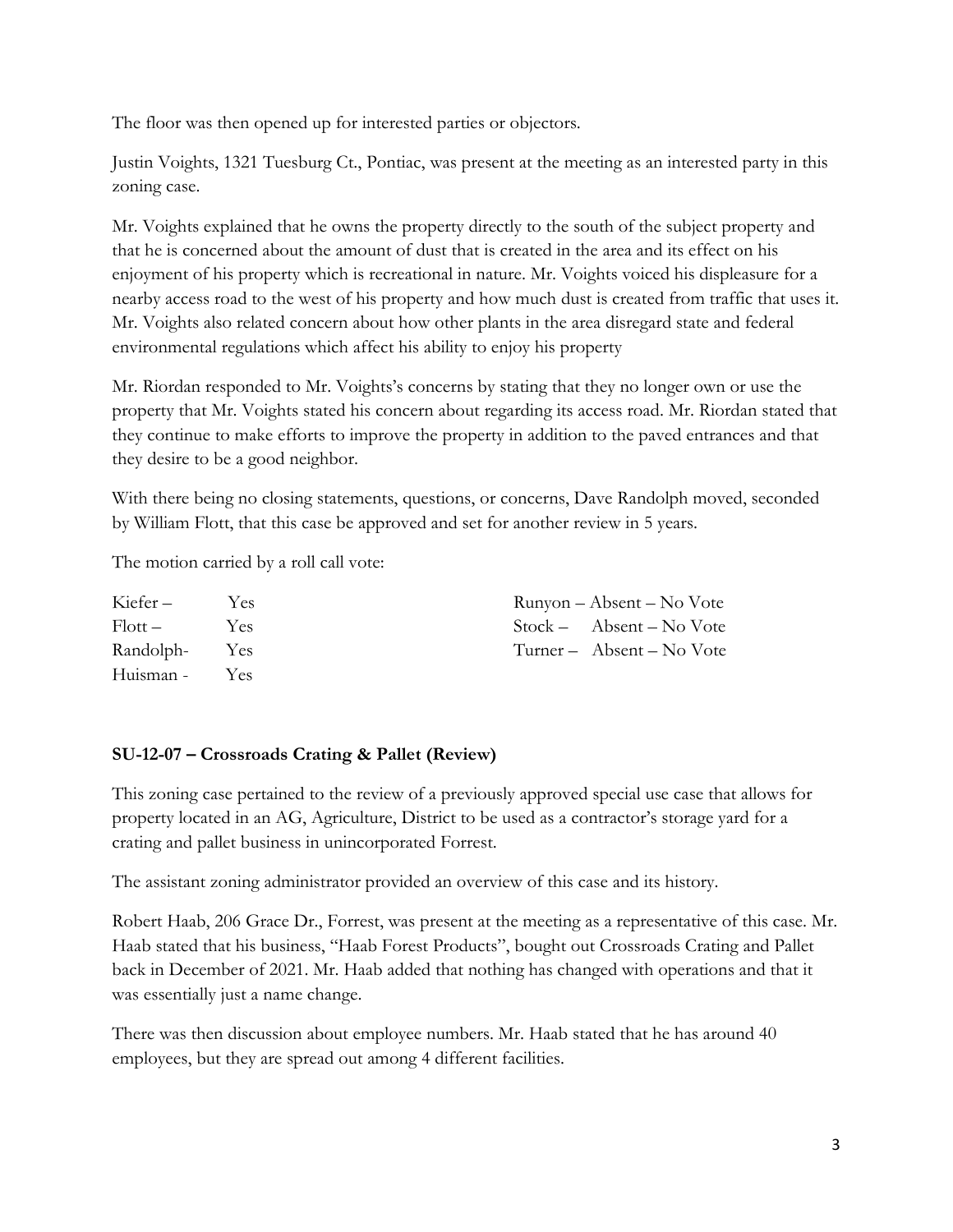It was then discussed and decided that a new special use permit would be applied for to cover each of the properties that Mr. Haab uses for his business.

With there being no further questions or comments, Dave Randolph moved, seconded by William Flott that this zoning case be approved with a removal of the employee limitation and that the case be reviewed again in 5 years.

The motion carried by a roll call vote:

| Kiefer –            | Yes   | Runyon – Absent – No Vote  |
|---------------------|-------|----------------------------|
| $F _{\text{Ott}} =$ | - Yes | $Stock - Absent - No Vote$ |
| Randolph- Yes       |       | Turner – Absent – No Vote  |
| Huisman - Yes       |       |                            |

#### **SU-5-06 – Lanz (Review)**

This zoning case pertained to the review of a previously approved special use that allows for property located in an AG, Agriculture, District to be used as a contractor's storage yard in unincorporated Strawn.

The assistant zoning administrator provided an overview of the zoning case and its history.

Troy Lanz, 24978 E. 200 North Rd., Strawn, was present at the meeting as a representative of this case. Mr. Lanz stated that the machine shed that has the special use is mostly used for storage now and that the office that is inside of the shop is used approximately 20-25 hours a month. Mr. Lanz related that he primarily brings HVAC components from his job sites back to the shop and recycles the precious metals out of the components.

Mr. Lanz was asked if he would like to keep his special use for that purpose. Mr. Lanz stated that he would like to keep his special use.

With there being no further questions, William Flott moved, seconded by Richard Kiefer that this case be approved with another review to take place in 5 years.

The motion carried by a roll call vote:

| Kiefer –            | Yes. | Runyon – Absent – No Vote  |
|---------------------|------|----------------------------|
| $F _{\text{Ott}} =$ | Yes  | $Stock - Absent - No Vote$ |
| Randolph- Yes       |      | Turner – Absent – No Vote  |
| Huisman - Yes       |      |                            |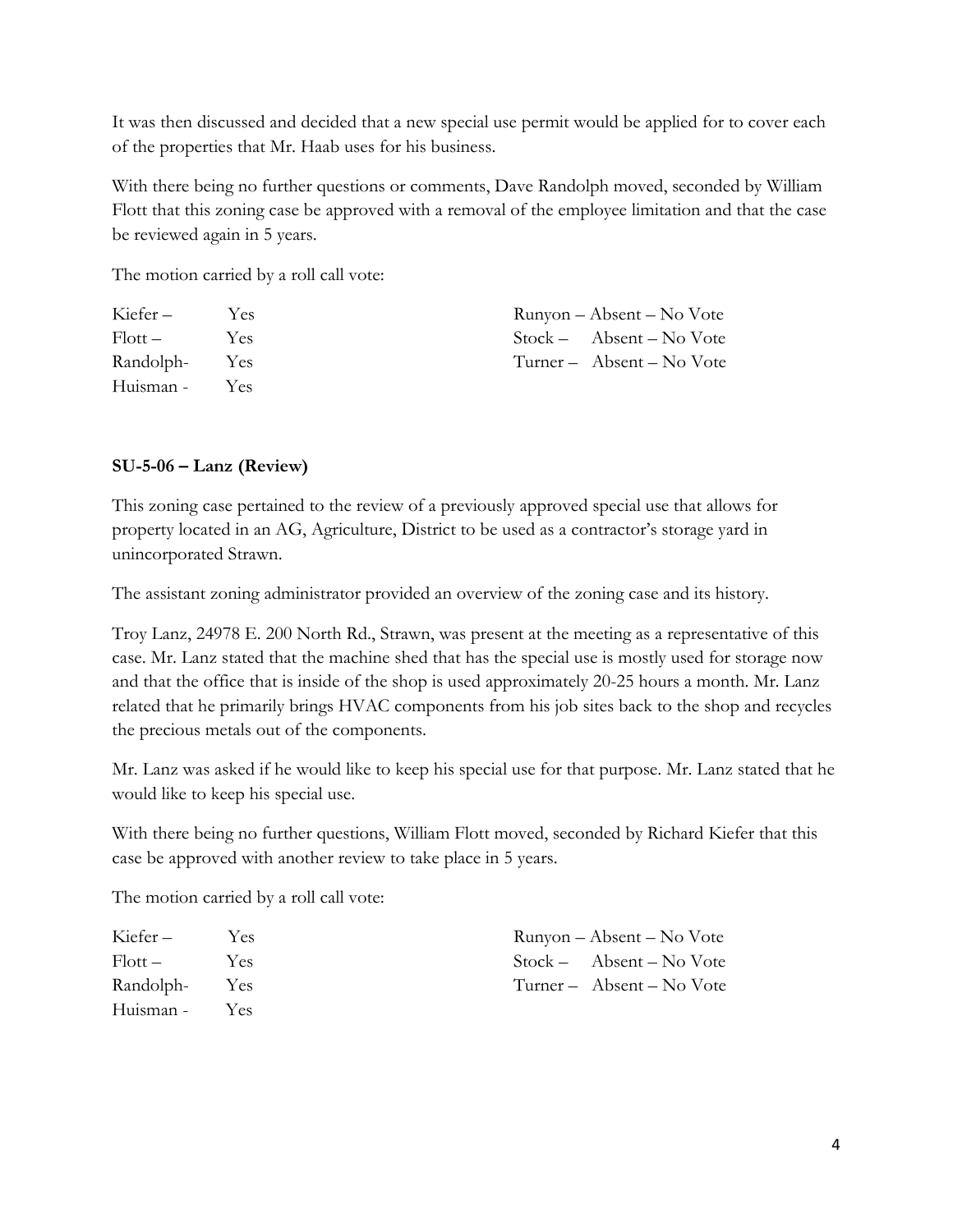## **V-4-02 – Moritz (Review)**

This zoning case pertained to a review of a previously approved variance to allow for property located in an AG, Agriculture, District to host a mobile home on the property in addition to the single family dwelling that is already on the property.

Jerry Moritz, 3474 E. 3300 North Rd., Streator, was present at the meeting as a representative of the zoning case.

Jerry stated that Rodney Vogel who helps out with the family farm is still living in the mobile home and that he may be moving out sometime soon. Mr. Moritz explained that if Mr. Vogel moves out that his son may have an interest in moving into the mobile home.

There was also discussion about how Mr. Vogel has an interest in moving the existing mobile home onto a new property nearby and that he has been in discussion with the zoning office about that matter.

There was then discussion about the state of the mobile home. Mr. Moritz stated that there was some damage sustained to the deck during some recent high winds that needs to be repaired, but is in great shape otherwise.

With there being no other questions or concerns, Dave Randolph moved, seconded by Richard Kiefer that this case be approved and reviewed again in 1 year.

The motion carried by a roll call vote:

| Kiefer –      | Yes. | Runyon – Absent – No Vote  |
|---------------|------|----------------------------|
| $Flott -$     | Yes  | $Stock - Absent - No Vote$ |
| Randolph- Yes |      | Turner – Absent – No Vote  |
| Huisman - Yes |      |                            |

#### **Other Business:**

The assistant zoning administrator notified board members of a potential subdivision case upcoming regarding a property in South Streator.

Board members were also notified that starting next month, meetings will begin at 7:30 instead of 7.

There was a question about a property that was in a previous zoning map amendment case in South Streator regarding the state of its progress. The assistant zoning administrator stated that there has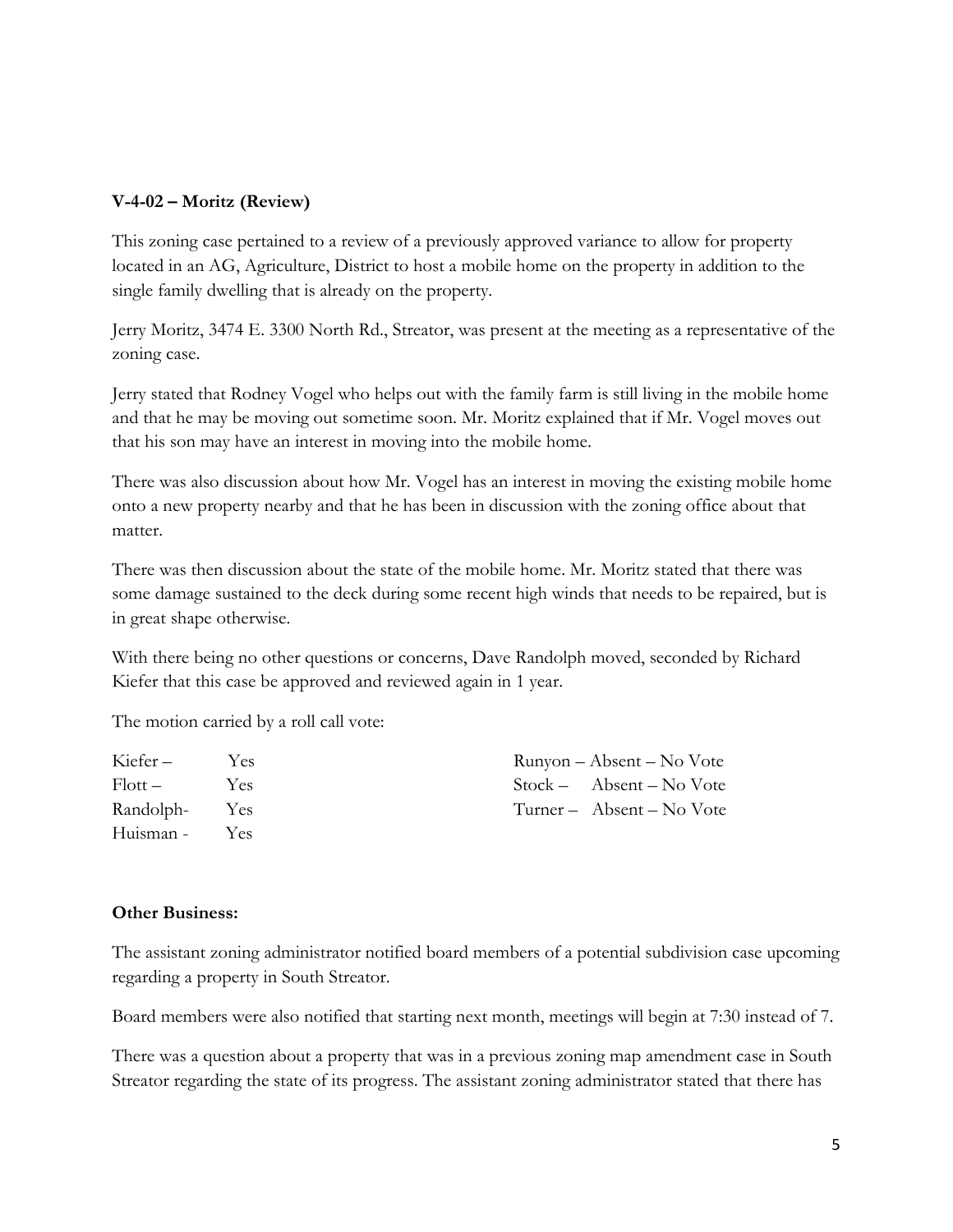been no observable progress to the property other than some asphalt shavings being delivered to the property.

#### **Findings of Fact and Decision:**

William Flott moved, seconded by Dave Randolph, that the Findings of Fact and Decision be approved.

The motion carried by a roll call vote:

| Kiefer –      | Yes | Runyon – Absent – No Vote  |
|---------------|-----|----------------------------|
| $Flott -$     | Yes | $Stock - Absent - No Vote$ |
| Randolph- Yes |     | Turner – Absent – No Vote  |
| Huisman - Yes |     |                            |

**Public Comment:** None

**Report of Officers:** None

**General Discussion:** None

#### **Adjournment:**

The chair then asked for a motion to adjourn. Richard Kiefer moved, seconded by William Flott, that this meeting be adjourned.

The motion carried by a roll call vote:

| Kiefer –            | Yes. | Runyon – Absent – No Vote  |
|---------------------|------|----------------------------|
| $F _{\text{Ott}} =$ | Yes  | $Stock - Absent - No Vote$ |
| Randolph- Yes       |      | Turner – Absent – No Vote  |
| Huisman - Yes       |      |                            |

This meeting was adjourned at 7:52 p.m.

Material regarding these proceedings is on file in the Livingston County Regional Planning Commission Office, in the Livingston County Historic Courthouse, 112 W. Madison St., Pontiac, Illinois.

Respectfully submitted,